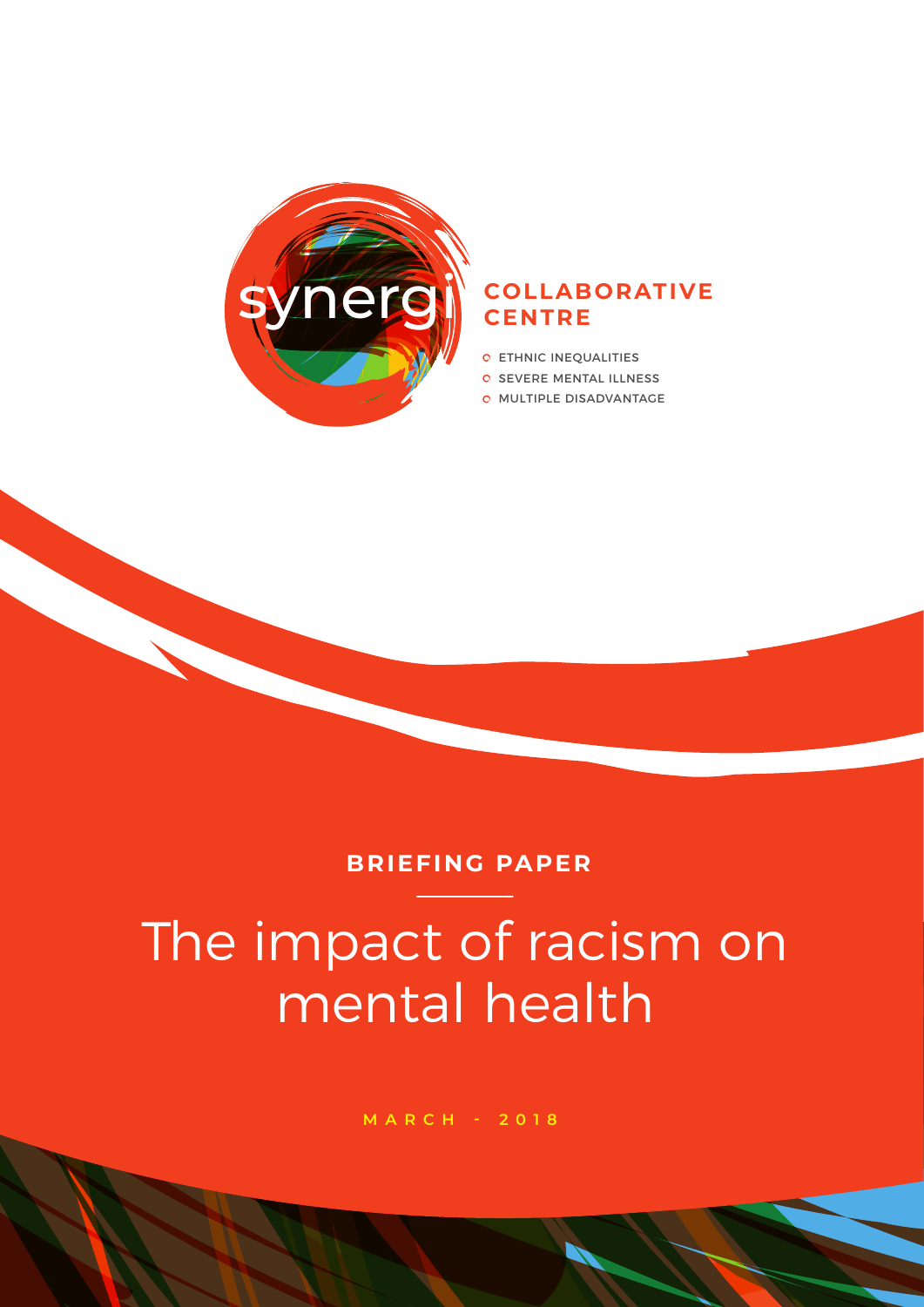

**Citation: The impact of racism on mental health. The Synergi Collaborative Centre. www.synergicollaborativecentre.co.uk**

#### **Email all correspondence to Professor Kamaldeep Bhui:**

**k.s.bhui@qmul.ac.uk**

**The Synergi Collaborative Centre** is a national initiative, to reframe, rethink and transform the realities of ethnic inequalities in severe mental illness and multiple disadvantage. Taking a collaborative approach, the centre aims to use the principles of co-production of knowledge and a creative mix of robust research methods. The centre will work closely with commissioners, policymakers and politicians, as well as public service providers, citizens and those experiencing mental distress, to create and deliver a vision to help eradicate ethnic inequalities in severe mental illness and their fundamental causes.

#### SYNERGI PROJECT TEAM

**Professor Kamaldeep Bhui** Project Director, Queen Mary University of London

**Professor James Nazroo** Project Co-Director, The University of Manchester

**Ms Joy Francis** Project Co-Director, Words of Colour Productions

**Dr Kristoffer Halvorsrud** Project Research Fellow

**Dr James Rhodes** Project Researcher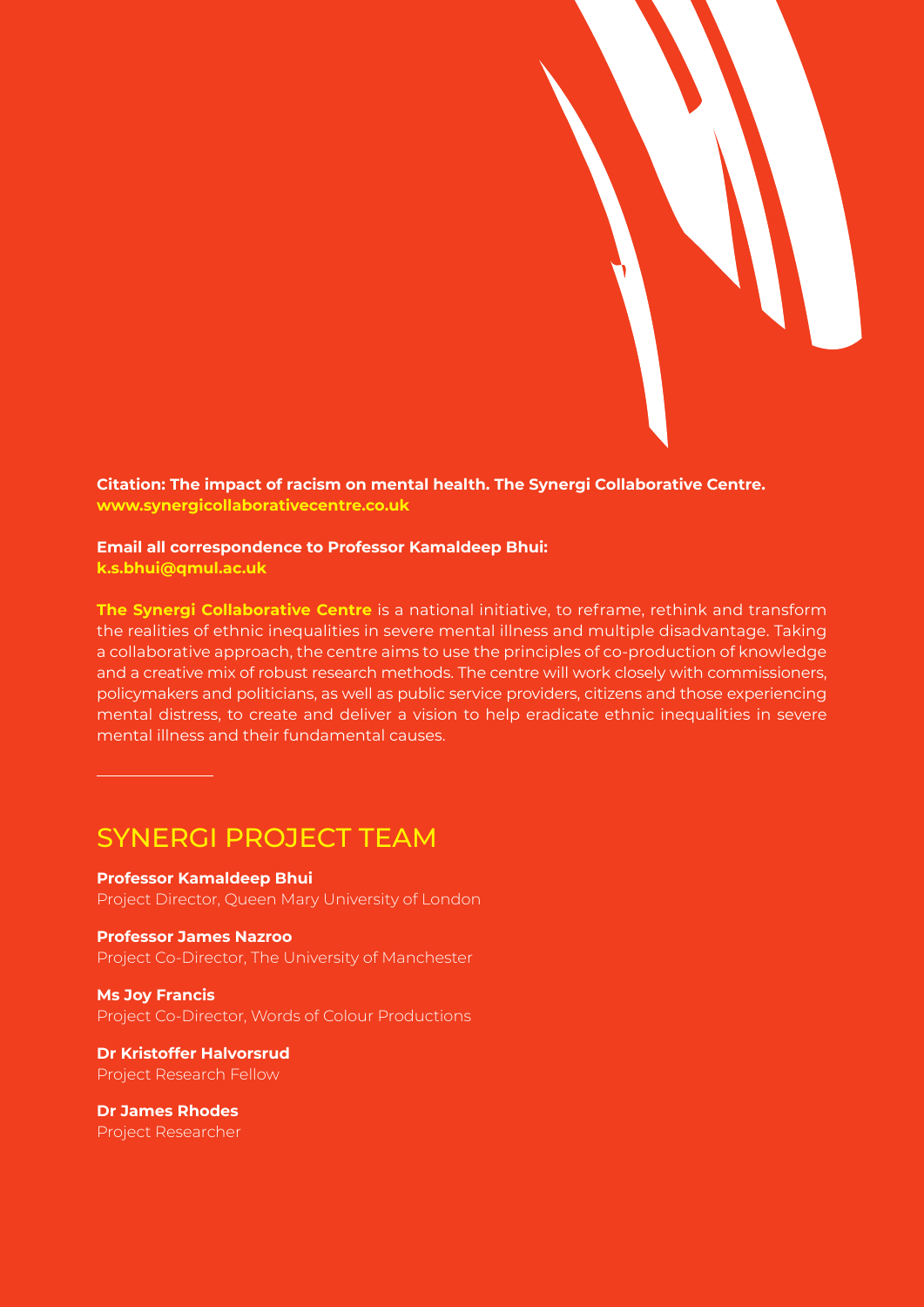

## THE IMPACT OF RACISM ON MENTAL HEALTH

There is much controversy about why some people have poorer life chances, and specifically poorer experiences of health and mental health. One explanation for ethnic inequalities seen in the mental health system, and in society in general, is racism.

The place of racism as a cause of mental illness, or factor that leads to poor health, is contested. This is mainly as the evidence is emerging but also as there are strongly held views, both by people who do not want to talk about racism and those that do.

Racism is an unpleasant reality. However, it exists in many forms and acts not only through interpersonal assaults, but also through societal structures. This briefing has been produced to support actions to improve population mental health, specifically to reduce ethnic inequalities in experiences and outcomes of severe mental illnesses. It summarises the evidence on the impact of racism on mental health, mental illness and its relevance to ethnic inequalities in the experiences and outcomes of mental health services.

The summary of evidence is for use by the public, patients, health staff, commissioners and policymakers. In fact, every person who wishes to eradicate inequalities and improve the mental health of the population. It sets out evidence and explains some of the nuanced and subtle forms that racism can take, and how it affects health.

There is a large and growing body of robust evidence demonstrating that racism leads to mental illnesses, especially depression and prolonged periods of adjustment, like prolonged grief or difficulty coping with and adapting to severe events. The evidence suggests racism is followed by more experiences of hallucinations and delusions; and if physical assault is involved, post-traumatic stress can emerge.<sup>1-67</sup> These mental illness experiences are often co-existent. There is evidence that racism also has an effect on physical health, for example, high blood pressure.<sup>89</sup>

The levels of expressed individual prejudice in the general population, and ethnic minority people's experiences of racism, have remained stable in the population over the last few decades.<sup>10 11</sup> Frank prejudicial expressions (racist violence, abuse, name calling, etc.) continue to be reported to the police and appear on TV and social media.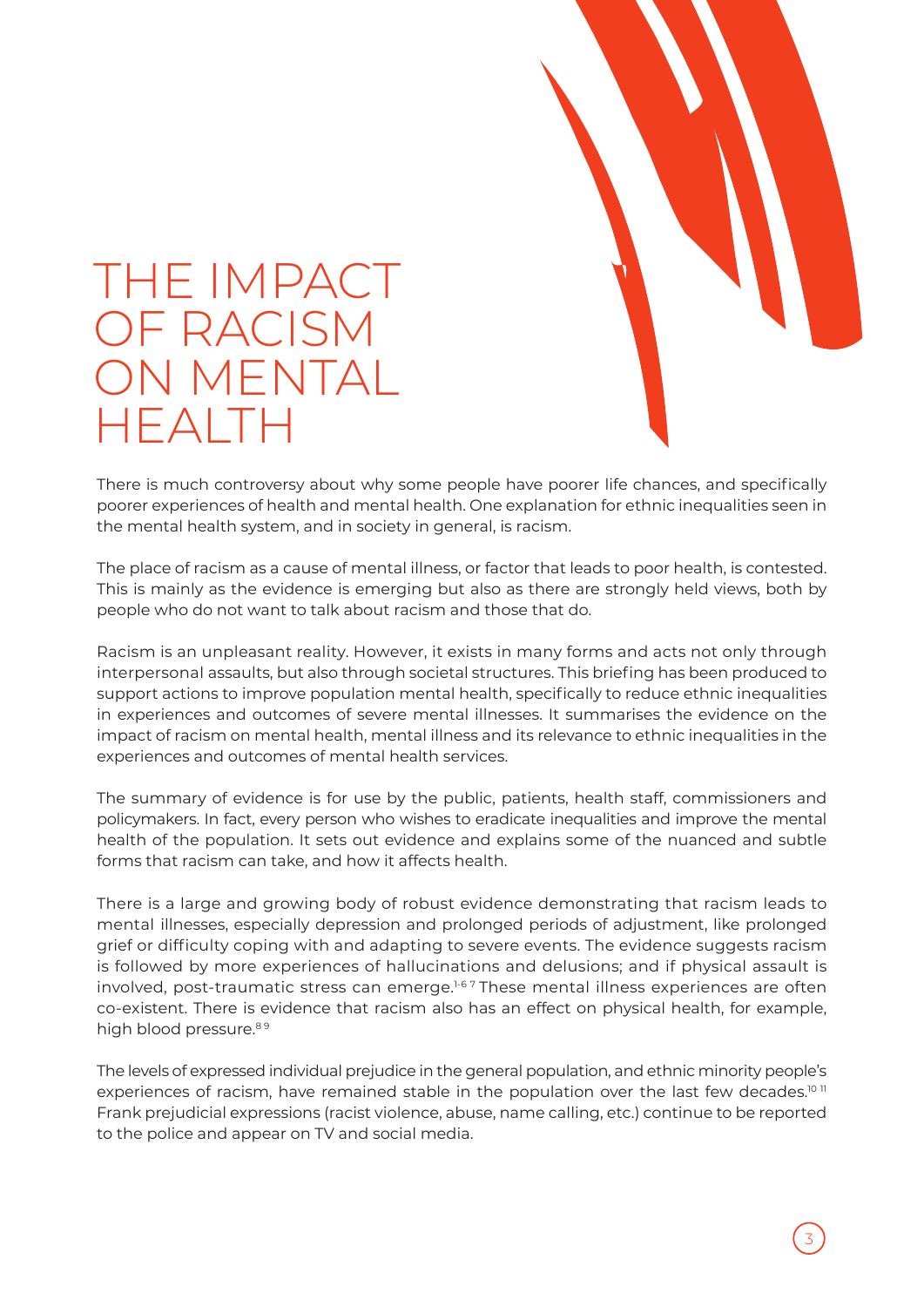### RACISM IS DEFINED AS:

- **•** Prejudice, discrimination, or antagonism directed against someone of a different race based on the belief that one's own race is superior.
- The belief that all members of each race possess characteristics, abilities, or qualities specific to that race, especially as to distinguish it as inferior or superior to another race or races.
- **•**\*Institutional racism is defined as the collective failure of an organisation to provide appropriate and professional services to people because of their colour, culture or ethnic origin. It can be seen or detected in processes, attitudes and behaviour that amount to discrimination, either through unwitting prejudice, ignorance, or thoughtlessness and racist stereotyping, which disadvantage minority ethnic people.<sup>12 13</sup> Institutional racism creates separate and independent barriers to access to and the quality of health care. This does not have to result from human agency, intention or individual prejudice that has a race basis. Racial discrimination can occur in institutions, such as the NHS, even when the institutional leadership does not intend to, or overtly plan to make distinctions based on race, ethnicity or colour. In fact, it can occur without any awareness of it happening.

Race categories have no scientific basis as a source of differential performance or achievement, intellectually or physically. The importance of race is that it is a social marker of identity, allowing the identification of 'the other', and as a way of seeing people as part of collective identity groups.

Racism and attacks on 'other' groups become more prominent when there is a shortage of resources, when other groups may be perceived to be a threat to self-growth and access to resources, such as employment, housing and other benefits. Yet, these views are also persistent as latent ideas and deeply held attitudes about self and other, and they are shaped by historical memories and events that define and influence modern race relations.

Although ethnic and racial group definitions have evolved over time, they were originally used by governments to classify heritage, race and ethnic origin. However, self-defined ethnic and racial group identities are also important for groups organising themselves, to assert their rights and entitlements and to combat discrimination and racism. These identities can afford positive functions, such as social support and a sense of belonging.

#### IMPACT OF INTERPERSONAL RACISM

Racism can occur at the interpersonal level. For example, prejudicial statements that are hurtful or attacking; aggression, violence, bullying or harassment. These adverse experiences need not be extreme, they might operate on the basis of almost casual slights, so-called micro-aggressions that consist of chronic daily hassles, avoidance of people, places and contexts and thwarted aspirations. Indeed, they need not be directly experienced to have pernicious effects on the individual.<sup>14</sup> Racism can also be enacted by limiting opportunities for some groups of people or by providing unfair advantages to other groups of people.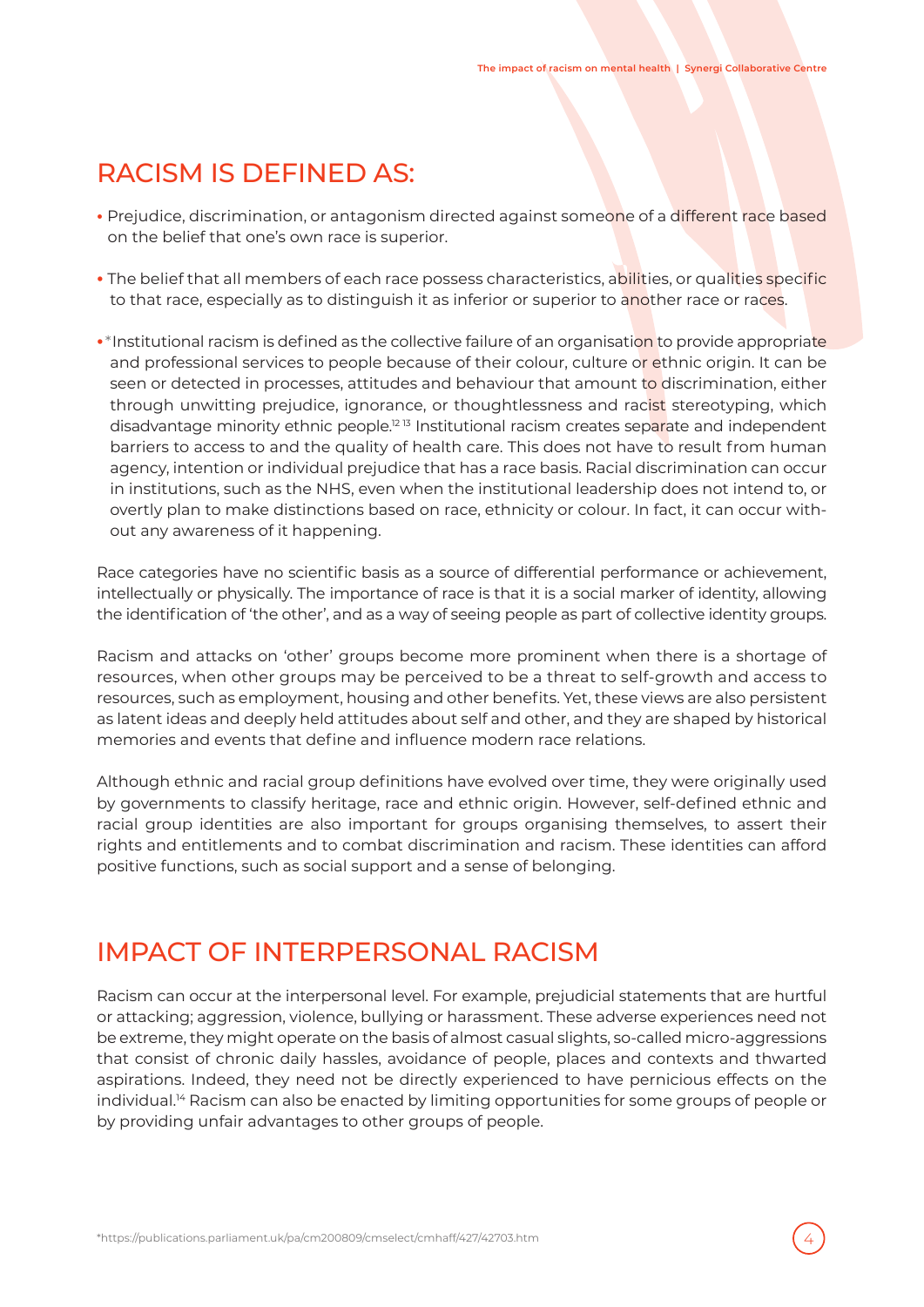Compelling evidence shows that racism is a form of stressor, both in its more overt forms and as micro-aggressions, where there is no major incident but an awareness of being treated and responded to in a less than fair way on the basis of race; perhaps even being feared, avoided or especially disadvantaged.15 These subtle influences can result in pessimism, and difficulties adjusting and recovering from trauma, and there is a growing and convincing body of evidence that psychosis and depression, substance misuse and anger are more likely in those exposed to racism.<sup>110 16-18</sup>

More explicit verbally hurtful comments about appearance or physical attacks, due to hostility towards a specific race, also cause emotional distress, and lead to mental illnesses - in part because of the direct threat to identity and status, but also because physical and verbal violence lead to injury and post-traumatic stress.

The fear about being victim to assault and racism among ethnic minority people is itself harmful, and undermines resilience, hope and motivation. People of visible migrant or ethnic minority heritage, who see themselves as targets of negative attitudes, are living in fear and this is a chronic stressor, which in turn can affect their children's mental health.<sup>1719 20</sup>

## THE MULTIDIMENSIONAL NATURE OF DISADVANTAGE

There are many social or demographic gradients of disadvantage linked to exposure to hazardous environments and threats. These include social class, income level, educational experience and achievement, and employment status and urban environments, as well as constraints on employment and access to recognised positions.

These forms of disadvantage are experienced differently by people of different social groups or identities, for example, by people of different ages, genders, sexual identities, religions, asylum seeking status and disabilities, among others. Other types of disadvantage include being unemployed, or street homeless; these groups may also experience prejudice; other characteristics can place people in positions of vulnerability, disempowerment, or disconnection from social and political influence.

These influences intersect with race to lead to different power relationships, and where a person's group is especially affected by specific conditions, these combinations can lead to unequal and unfair outcomes. That is, discrimination can drive inequalities and lead to health problems that then also compound inequalities and social exclusion, as well as causing social exclusion and inequalities. It is these varying types of structural and institutional racism that are especially pertinent to the context in which health providers operate.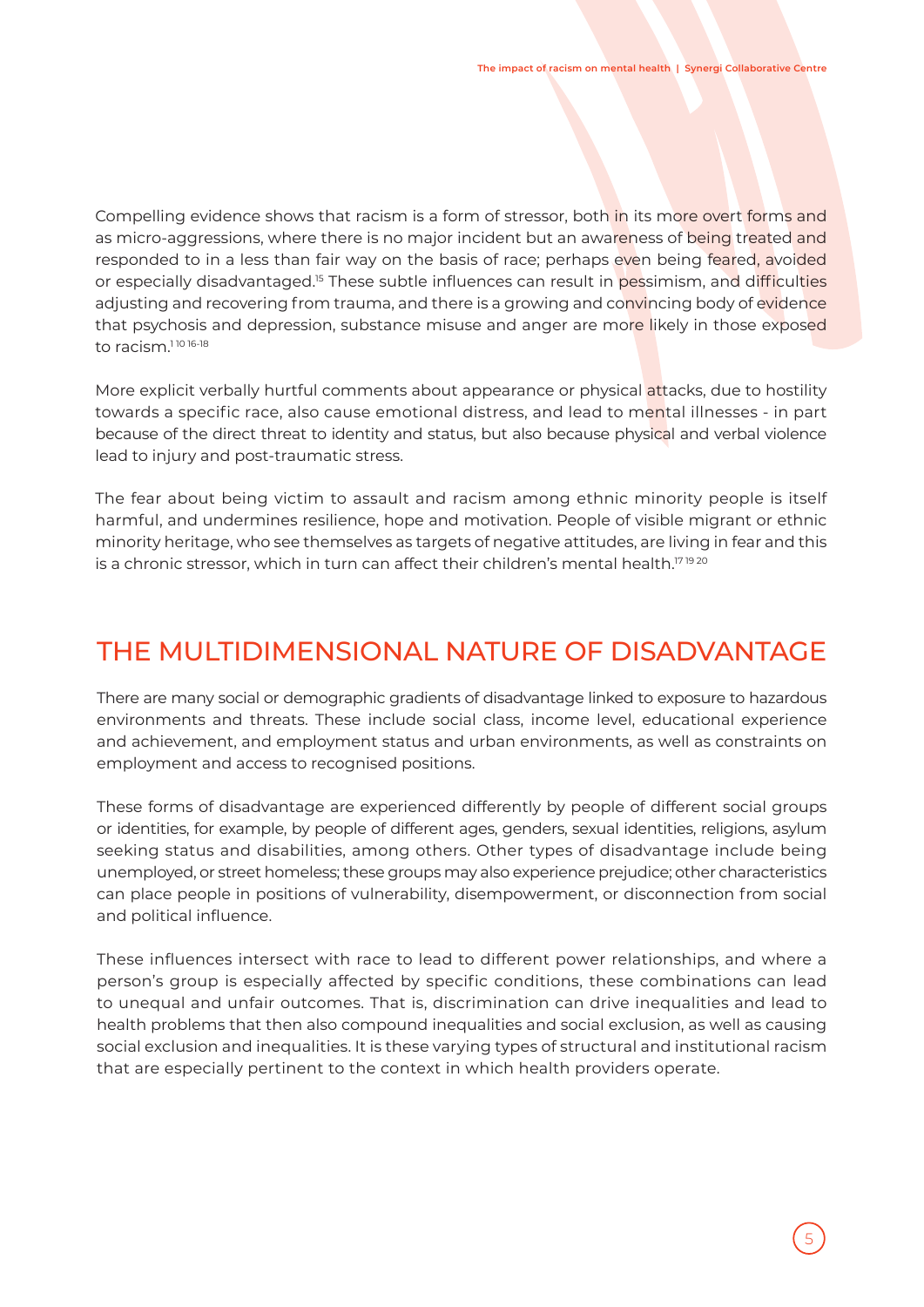## STRUCTURAL DISADVANTAGE AND MENTAL ILLNESS

Structural racism is embedded not in individual prejudicial attitudes, but in the way society and organisations are structured, through policies and practices that are accepted as standard and reasonable, but nonetheless result in discriminatory practices and disadvantage some racial or ethnic groups.

The main sources of structural disadvantage include poverty, unemployment, housing, poor neighbourhoods and schooling opportunities.<sup>21-24</sup> These experiences impact on mental health and the effects accumulate over the life-course and are transmitted across generations.<sup>72526</sup> Life course approaches show that young children, especially Black Caribbean and Black British children, are more likely to be excluded from school, and school exclusion is linked to adult mental illness and also to criminality and substance misuse.<sup>1627</sup>

Earlier recognition of those vulnerable to exclusion and the provision of appropriate social and psychological support may avert these trajectories. This is important of itself, but in addition these trajectories are likely to account for the higher risk of criminal justice system pathways into mental health care for people in Black Caribbean, Black African and Black British ethnic groups.

However, even where educational success has occurred, research shows that ethnic minority people have poorer outcomes than White people. For example, those with degrees are less likely to secure employment, and their lifetime earnings are less than those of the White majority population \*\* \*\*\* \*\*\*\*.

Employment is a powerful protective influence, partly because of meaningful activity, social contact and support, and also where pay is sufficient to avoid financial strain. Although discrimination might well result in unemployment, discrimination and racism also result in stress at work for those who are employed. Workplace discrimination can take the form of limited promotion prospects, unfair working conditions, performance reviews that are failed because objectives are unreachable, or when training and support are not provided.

Some groups have stronger associations between racism and common mental disorders, for example, people of Black Caribbean and Black African origin compared with people of White British ethnic origin, although the effect is apparent for all ethnic groups including White Other and Irish ethnic groups<sup>528</sup> There are gender-related additional risks: Black women in the workplace are more likely to report workplace stress related to racism.<sup>628</sup>

## PATHWAYS TO MENTAL HEALTH CARE

It has been suggested that the nature of the illness among ethnic minority people is more severe, including more violence, co-existing substance misuse and chaotic behaviour, or suicidal thinking, or paranoia. There is, however, little evidence to support such a claim. There may be a fear of racism from institutions invested with authority and power, and so these are avoided. The generalised concerns of a threat from a society that is socially excluding, or as a result of being a victim of racism and discrimination, are all real concerns.

6

\*\*https://www.theguardian.com/world/2017/oct/07/ethnic-minorities-jobs-gap-bame-degrees

\*\*\*https://www.theguardian.com/education/2016/jan/30/ethnic-minority-graduates-earn-less-struggle-to-build-careers

\*\*\*\*https://www.gov.uk/government/publications/race-disparity-audit

.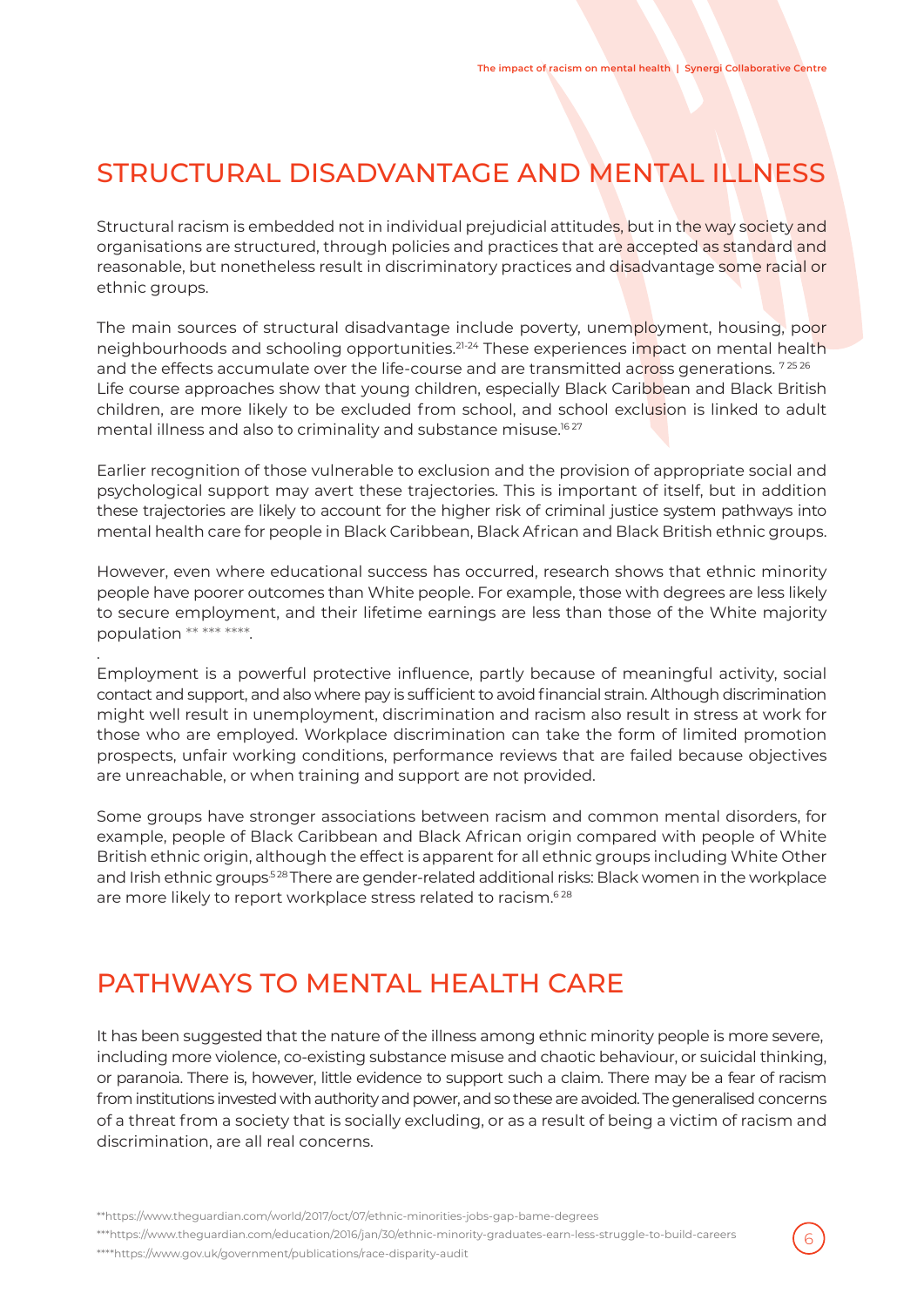The pattern has remained consistent over many decades: greater admission and detention rates among ethnic minority groups, especially Black patients, more specifically Black Caribbean, Black British and Black African patients. People in these groups also experience less primary care management of their illnesses, and more access through forensic services, the criminal justice system, including section 136 whereby the police take people to a place of safety to be assessed for section 2 or 3.4 29-31

Early school exclusion, traumatic experiences, material deprivation and early contact with criminal justice systems may be implicated in first episode psychoses and lead to adverse pathways to care. Actions earlier in the life course, in schools and early opportunities to improve social engagement and skills, will mitigate this, but are also important avenues to knowledge about potential sources of coping and help.

There is evidence that consecutive contacts with services lead to disengagement over time, perhaps resulting in avoidance on the part of the service user. This may explain more assertive and coercive responses from clinicians in services where they fear deterioration in mental health coupled with concerns about risk.<sup>32</sup>

Some studies have shown that social isolation and not having an advocate is associated with greater detention risks in Black patients.<sup>3133</sup> One of the explanations proffered for this in the literature is that informant histories are not available, and therefore assessments are necessarily partial. But it may be that the lack of someone taking up the advocacy role in the context of stereotyped assumptions, is a key issue for Black patients, or that the absence of an advocate may risk more detention for all patients who are isolated.

The pathway into mental health care for ethnic minority people is generally unremittingly aversive.<sup>29</sup> Research has demonstrated under-recognition of mental health problems in primary care, and care pathways that lead to contact with the police and the criminal justice system. For example, personality disorders are less frequently diagnosed in Black than White patients, and especially in forensic care systems for Black patients.<sup>34</sup> Could it be that the precision of assessment is poorer for some ethnic groups?

Studies of personality disorder show that the precision of diagnosis is better with structured interviews rather than clinical diagnosis (based on judgement in routine practice). Therefore, routine practice may lead to poorer diagnostic practice, especially when decision-making might be influenced by racialised stereotypes and concerns about risk.

In reality, there is little evidence that Black patients are more likely to be violent to others or to harm themselves.<sup>35 36</sup> In addition, mental illness is frequently not recognised in remand prisoners, and this may be worse for Black remand prisoners.<sup>3738</sup> Improved court diversion may help, with a specific focus on assessing psychopathology across ethnic minority groups, even in contexts where there is little time or space to undertake a comprehensive assessment.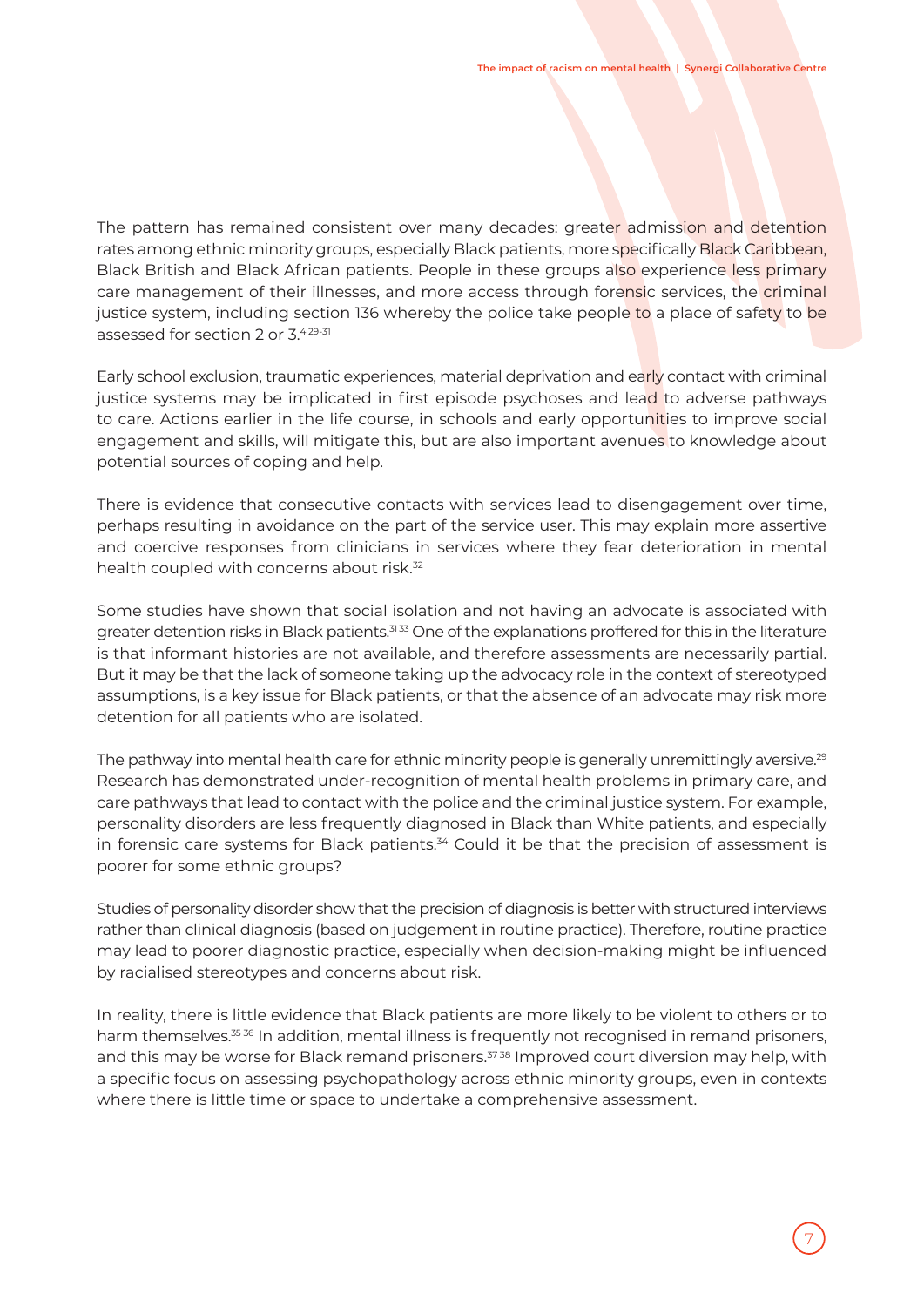## CONCLUDING COMMENTS

Ethnic minority people, when compared to White British people, are more likely to report adverse, harsh or distressing mental health experiences and poorer outcomes, if they develop a mental illness and are in contact with services. These experiences are persistent and driven by societal disadvantage, framed by institutional and interpersonal racism.<sup>20 25</sup> 26

Ethnic inequalities in mental health care systems have been documented for at least three decades.<sup>451239-42</sup> These experiences include higher rates of compulsory admission and treatment (often referred to as detention or sectioning) and being subjected to forcible treatment, seclusion and restraint.

Ethnic minority people (in particular, Black ethnic groups) are also more likely to have involvement with the police and the criminal justice system en route to receiving health care.<sup>30 31 43</sup> This is true in first illness episodes as well as among those with ongoing mental illnesses.<sup>35 36</sup> There is also evidence that some ethnic minority groups are less likely than White British people to receive help and treatment from their General Practitioners (GPs). 3144

There are many reasons for the different experiences of ethnic minority people compared to White people in relation to mental health care. One set of explanations is based on the notion of structural racism and institutional racism. This means the way that institutions, such as health agencies, organise practices, policies and priorities, reflect and replicate power dynamics in broader society.<sup>1213 45 46</sup> This then has an adverse effect on ethnic minority groups compared to White majority groups. This can happen knowingly or unknowingly, but becomes established as ordinary behaviours, attitudes and practices within the institution.

Institutional racism in organisations, such as mental health services, refers to not just unequal treatment of different ethnic groups but unfair outcomes. It reflects a continued tolerance of such practices and a failure to monitor, challenge and change such discriminatory patterns of care and treatment.

The power relationships within organisations, lack of alternative perspectives and the prioritisation of race-blind business efficiency compound the hurts already experienced, and add to the health burdens of individuals, communities and society.<sup>47</sup> The structural power relationships also serve to maintain these unequal outcomes, with justifications being pursued through multiple and often competing narratives which fail to grasp what is at stake for ethnic minority people: their health, their dignity, a sense of justice and trust in peers, society and its institutions.

Societal and institutional injustices can become problematic, if persistent, and traumatic, if they reinforce injustices of more violent discrimination or social adversity. Furthermore, developing a mental illness might be experienced as traumatic and frightening, and should encourage help-seeking. Perceived barriers to care, such as perceptions of racism, can undermine necessary help-seeking and support.

Institutional racism is not the only reason why ethnic minority people have a worse experience of mental health and of the mental health system, when compared with White British people.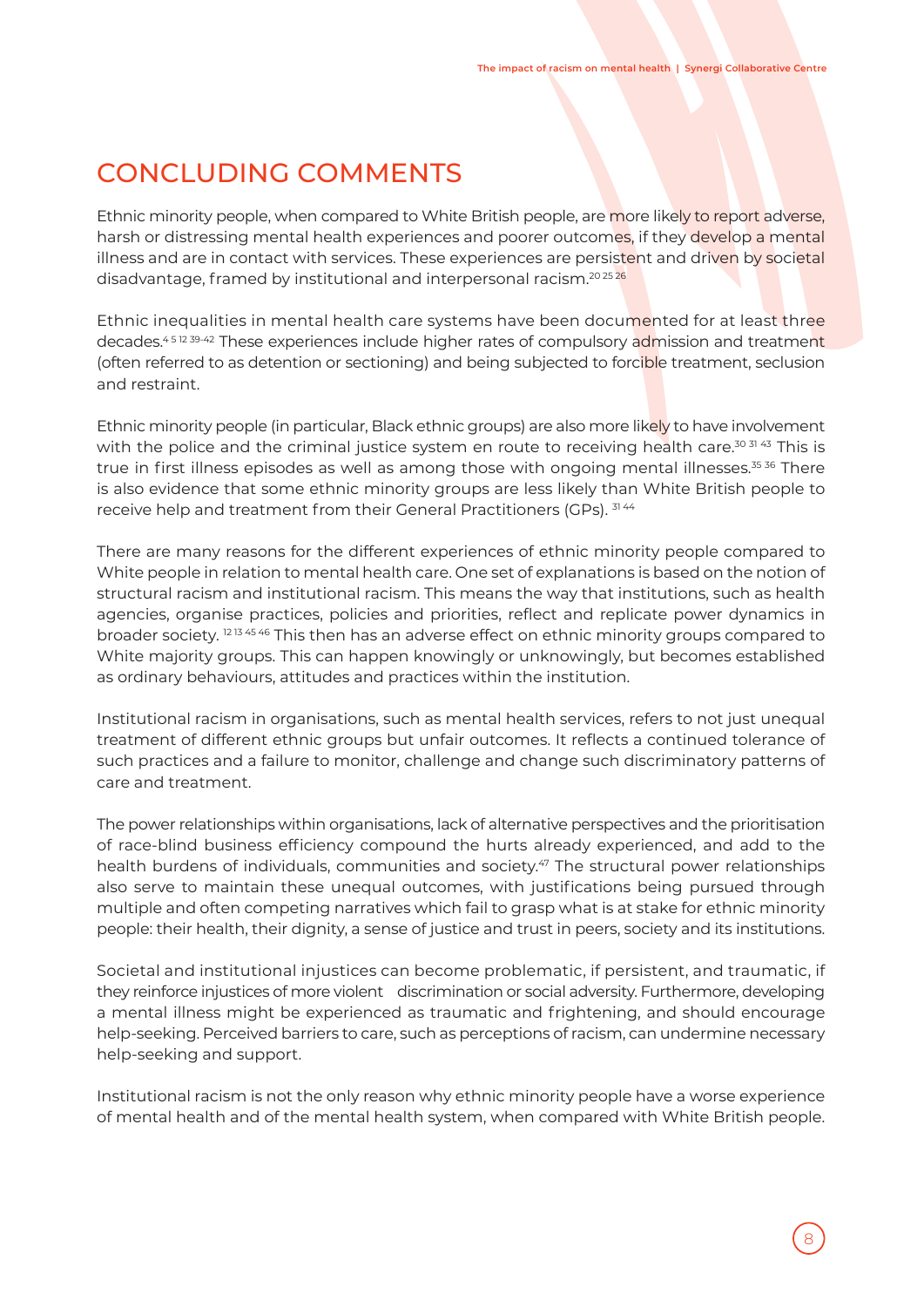Often, there are major differences between the life experiences of people from ethnic minority groups and the majority group, their social and economic background and the opportunities, status and power they are afforded in society.

For example, Black children growing up in deprived urban environments will have poorer life chances because of school exclusion and materially deprived environments. In such social and physical environments, they are more likely to experience greater adversity and trauma, and also have poorer protections against such negative and damaging experiences.

These structural disadvantages may not result in or be mediated by the use of racist language or hostility, but they unwittingly operate together to compound ethnic disadvantages. These in turn may lead to poorer likelihoods of successful life chances, employment, sufficient income and greater emotional strain. Societal racism then sustains such institutional systems through political and social processes that challenge the principles of equality of opportunity and outcomes.

The lack of recognition and awareness of the role of racism in mental health care, and its role in generating and perpetuating ethnic inequalities, has many consequences:

- **•** For those who require treatment, the ability to access appropriate therapy at a time they need it is potentially limited if services are seen as unwelcoming or negative, and are stigmatising; if people's personal experience and fears of racism are not taken seriously or denied - not least if they have experienced racism - the fear may be of not being believed, or of having to make accommodations and tolerate indignities, or their experiences may be more indirectly or subtly denied. The experience of not being heard, or being mistrusted, or being treated with hostility, are commonly expressed by services users, and reveal implicit power dynamics that act as a context for inequalities.
- **•** Service users from ethnic minority groups will continue to experience poorer care or more coercive care, or no care. These negative experiences are self-fulfilling and sustain the perception of care systems as harmful, and obscure more positive experiences.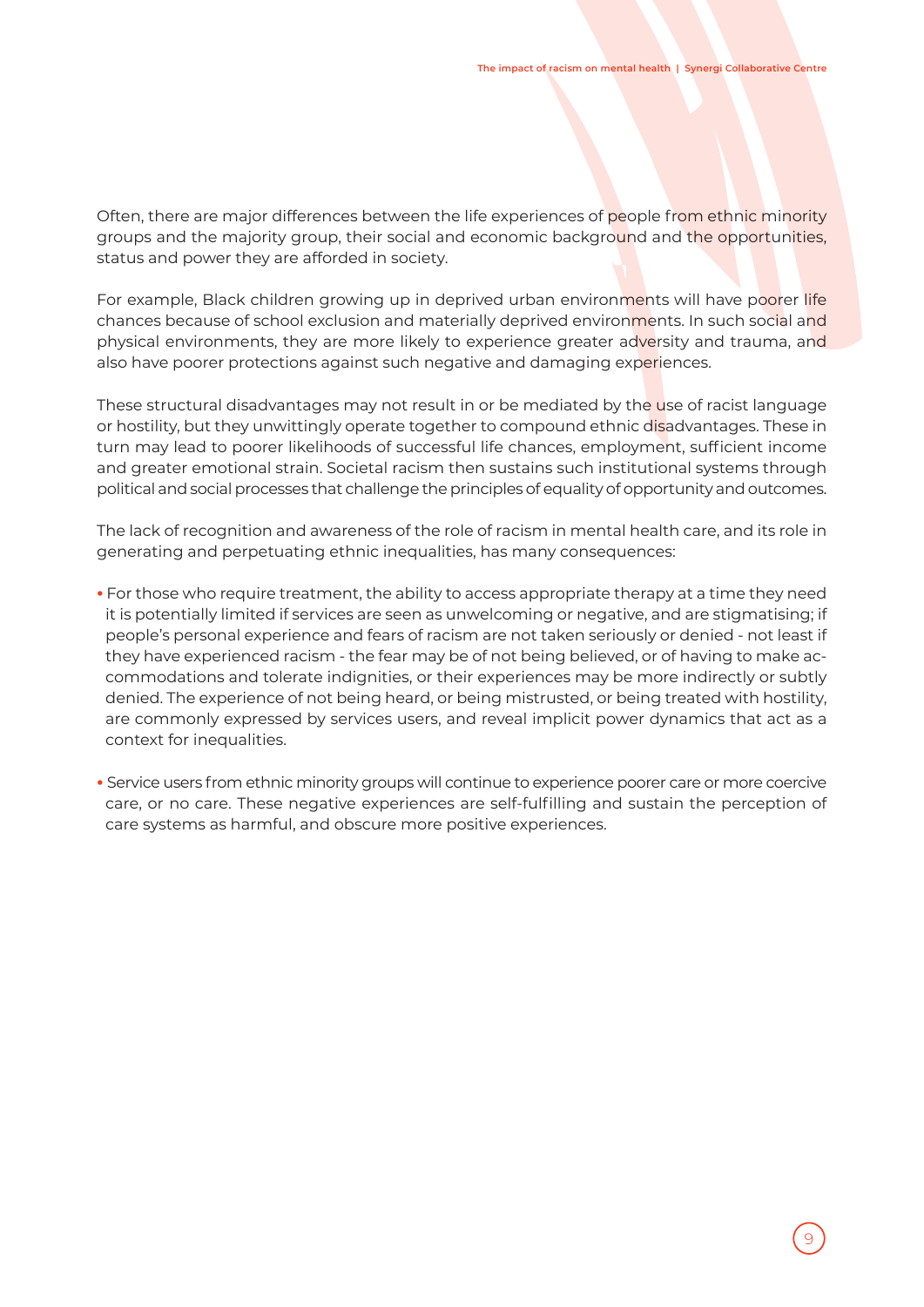## THE SYNERGI COLLABORATIVE CENTRE

We are developing, promoting and testing collaborative leadership as an essential ingredient of our work. By placing the real life stories of people at the heart of any analysis, we aim to co-create a more complete picture that does not lose sight of what is at stake, and which attracts and motivates everyone to tackle racism.

We are gathering the life stories of people who suffer poor mental health, and people who, like us, are concerned about how racism affects mental health and may be a driver for mental illnesses.

We welcome your stories through our interactive website and in our planned series of narrative-based workshops and participatory research over the coming months.

We also wish to hear positive stories, about survivors, how to overcome racism and its pernicious effects and which interpersonal, institutional and societal or structural actions and policies are effective.

We are co-producing with the public, service users, commissioners and policymakers as well as clinicians, for actions that are effective in the care services and in populations. Professional membership societies, training bodies, care services and regulators all need to engage in a unified approach to tackle racism, taking account of the systemic nature that an effective approach must take.

We want to hear more about how education and training, leadership, and quality assurance can be better integrated in health care, in public health practice, including local and national government, and in society at large.

We will be launching a national 'priorities in research in practice and policy' exercise in the coming months.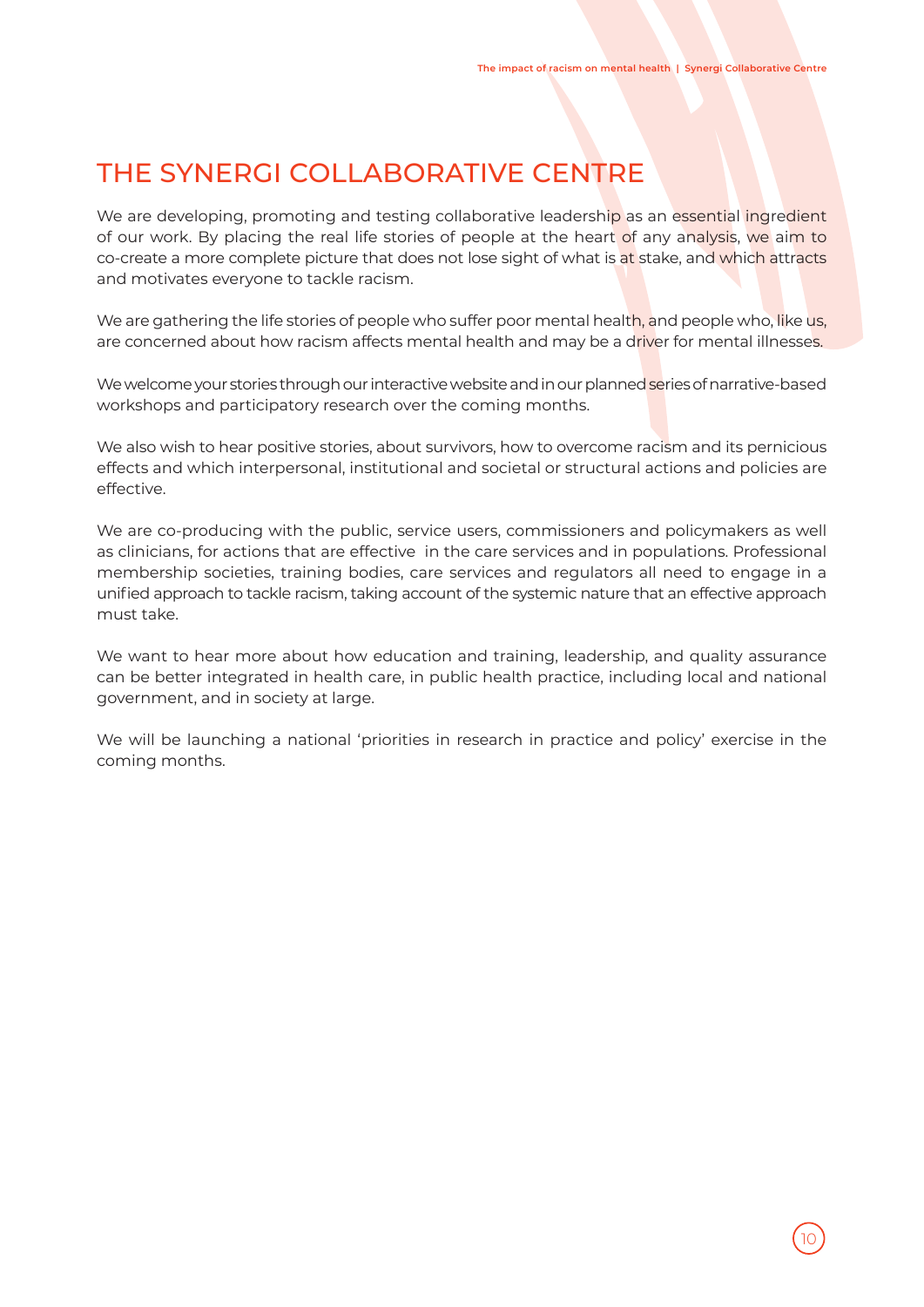#### **REFERENCES**

- 1. Kwate NO, Goodman MS. Cross-sectional and longitudinal effects of racism on mental health among residents of Black neighborhoods in New York City. Am J Public Health 2015;105(4):711-8. doi: 10.2105/ AJPH.2014.302243 [published Online First: 2014/12/19]
- 2. Priest N, Paradies Y, Trenerry B, et al. A systematic review of studies examining the relationship between reported racism and health and wellbeing for children and young people. Soc Sci Med 2013;95:115-27. doi: 10.1016/j.socscimed.2012.11.031 [published Online First: 2013/01/15]
- 3. Pieterse AL, Todd NR, Neville HA, et al. Perceived racism and mental health among Black American adults: a meta-analytic review. J Couns Psychol 2012;59(1):1-9. doi: 10.1037/a0026208 [published Online First: 2011/11/09]
- 4. Bhugra D, Bhui K. Racism in psychiatry: paradigm lost-paradigm regained. Int Rev Psychiatry 1999;11(2-3) :236-43. [published Online First: 2002/12/18]
- 5. Bhui K, Stansfeld S, McKenzie K, et al. Racial/ethnic discrimination and common mental disorders among workers: findings from the EMPIRIC Study of Ethnic Minority Groups in the United Kingdom. Am J Public Health 2005;95(3):496-501. doi: 10.2105/AJPH.2003.033274 [published Online First: 2005/02/25]
- 6. Wadsworth E, Dhillon K, Shaw C, et al. Racial discrimination, ethnicity and work stress. Occup Med (Lond) 2007;57(1):18-24. doi: 10.1093/occmed/kql088 [published Online First: 2006/08/25]
- 7. Wallace S, Nazroo J, Becares L. Cumulative Effect of Racial Discrimination on the Mental Health of Ethnic Minorities in the United Kingdom. Am J Public Health 2016;106(7):1294-300. doi: 10.2105/AJPH.2016.303121 [published Online First: 2016/04/15]
- 8. Clark R. Interactive but not direct effects of perceived racism and trait anger predict resting systolic and diastolic blood pressure in black adolescents. Health Psychol 2006;25(5):580-5. doi: 10.1037/0278-6133. 25.5.580 [published Online First: 2006/10/04]
- 9. Jackson JS, Brown TN, Williams DR, et al. Racism and the physical and mental health status of African Americans: a thirteen year national panel study. Ethn Dis 1996;6(1-2):132-47. [published Online First: 1996/01/01]
- 10. Karlsen S, Nazroo JY. Ethnic and religious variations in the reporting of racist victimization in Britain: 2000 and 2008/2009. Patterns of Prejudice 2014;48(4):370-97. doi: 10.1080/0031322X.2014.951160
- 11. Storm I, Sobolewska M, Ford R. Is ethnic prejudice declining in Britain? Change in social distance attitudes among ethnic majority and minority Britons. Br J Sociol 2017;68(3):410-34. doi: 10.1111/1468-4446.12250 [published Online First: 2017/05/04]
- 12. Sabshin M, Diesenhaus H, Wilkerson R. Dimensions of institutional racism in psychiatry. Am J Psychiatry 1970;127(6):787-93. doi: 10.1176/ajp.127.6.787 [published Online First: 1970/12/01]
- 13. McKenzie K, Bhui K. Institutional racism in mental health care. BMJ 2007;334(7595):649-50. doi: 10.1136/ bmj.39163.395972.80 [published Online First: 2007/03/31]
- 14. Essed P. Understanding everyday racism: An interdisciplinary theory. Thousand Oaks, CA.: SAGE Publications Ltd 1991.
- 15. Slaughter-Acey JC, Sealy-Jefferson S, Helmkamp L, et al. Racism in the form of micro aggressions and the risk of preterm birth among black women. Ann Epidemiol 2016;26(1):7-13 e1. doi: 10.1016/j.annepidem. 2015.10.005 [published Online First: 2015/11/10]
- 16. Gibbons FX, O'Hara RE, Stock ML, et al. The erosive effects of racism: reduced self-control mediates the relation between perceived racial discrimination and substance use in African American adolescents. J Pers Soc Psychol 2012;102(5):1089-104. doi: 10.1037/a0027404 [published Online First: 2012/03/07]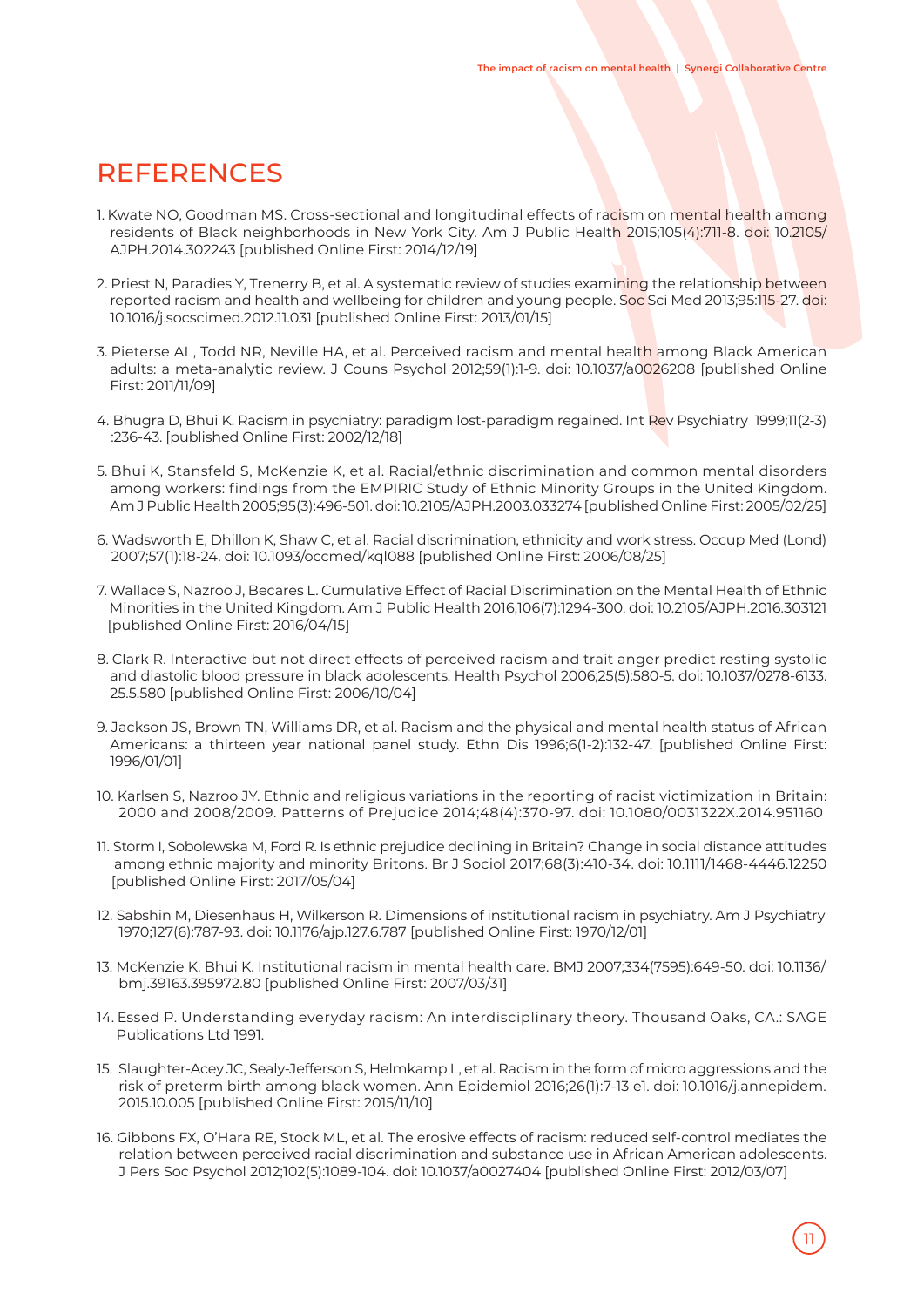- 17. Caughy MO, O'Campo PJ, Muntaner C. Experiences of racism among African American parents and the mental health of their preschool-aged children. Am J Public Health 2004;94(12):2118-24. [published Online First: 2004/12/01]
- 18. Williams DR, Williams-Morris R. Racism and mental health: the African American experience. Ethn Health 2000;5(3-4):243-68. doi: 10.1080/713667453 [published Online First: 2000/12/06]
- 19. Karlsen S, Nazroo JY. Fear of racism and health. J Epidemiol Community Health 2004;58(12):1017-8. doi: 10.1136/jech.2004.020479 [published Online First: 2004/11/18]
- 20. Becares L, Stafford M, Nazroo J. Fear of racism, employment and expected organizational racism: their association with health. Eur J Public Health 2009;19(5):504-10. doi: 10.1093/eurpub/ckp071 [published Online First: 2009/06/02]
- 21. Jee-Lyn Garcia J, Sharif MZ. Black Lives Matter: A Commentary on Racism and Public Health. Am J Public Health 2015;105(8):e27-30. doi: 10.2105/AJPH.2015.302706 [published Online First: 2015/06/13]
- 22. McCluney CL, Schmitz LL, Hicken MT, et al. Structural racism in the workplace: Does perception matter for health inequalities? Soc Sci Med 2018;199:106-14. doi: 10.1016/j.socscimed.2017.05.039 [published Online First: 2017/05/30]
- 23. Came H, Griffith D. Tackling racism as a "wicked" public health problem: Enabling allies in anti-racism praxis. Soc Sci Med 2018;199:181-88. doi: 10.1016/j.socscimed.2017.03.028 [published Online First: 2017/03/28]
- 24. Hardeman RR, Medina EM, Kozhimannil KB. Structural Racism and Supporting Black Lives The Role of Health Professionals. N Engl J Med 2016;375(22):2113-15. doi: 10.1056/NEJMp1609535 [published Online First: 2016/10/13]
- 25. Karlsen S, Nazroo JY. Relation between racial discrimination, social class, and health among ethnic minority groups. Am J Public Health 2002;92(4):624-31. [published Online First: 2002/03/29]
- 26. Nazroo JY. The structuring of ethnic inequalities in health: economic position, racial discrimination, and racism. Am J Public Health 2003;93(2):277-84. [published Online First: 2003/01/30]
- 27. Obsuth I, Sutherland A, Cope A, et al. London Education and Inclusion Project (LEIP): Results from a Cluster-Randomized Controlled Trial of an Intervention to Reduce School Exclusion and Antisocial Behavior. J Youth Adolesc 2017;46(3):538-57. doi: 10.1007/s10964-016-0468-4 [published Online First: 2016/03/24]
- 28. Ashe S, Nazroo J. Equality, Diversity and Racism in the Workplace: A Qualitative Analysis of the 2015 Race at Work Survey. https://race.bitc.org.uk/system/files/research/race\_at\_work\_equality\_diversity\_and\_ racism\_in\_the\_workplace\_november\_2016.pdf: University of Manchester & Business in The Community, , 2016.
- 29. Morgan C, Mallett R, Hutchinson G, et al. Negative pathways to psychiatric care and ethnicity: the bridge between social science and psychiatry. Soc Sci Med 2004;58(4):739-52. [published Online First: 2003/12/16]
- 30. Singh SP, Greenwood N, White S, et al. Ethnicity and the Mental Health Act 1983. Br J Psychiatry 2007;191:99-105. doi: 10.1192/bjp.bp.106.030346 [published Online First: 2007/08/02]
- 31. Bhui K, Stansfeld S, Hull S, et al. Ethnic variations in pathways to and use of specialist mental health services in the UK. Systematic review. Br J Psychiatry 2003;182:105-16. [published Online First: 2003/02/04]
- 32. Parkman S, Davies S, Leese M, et al. Ethnic differences in satisfaction with mental health services among representative people with psychosis in south London: PRiSM study 4. Br J Psychiatry 1997;171:260-4. [published Online First: 1997/10/24]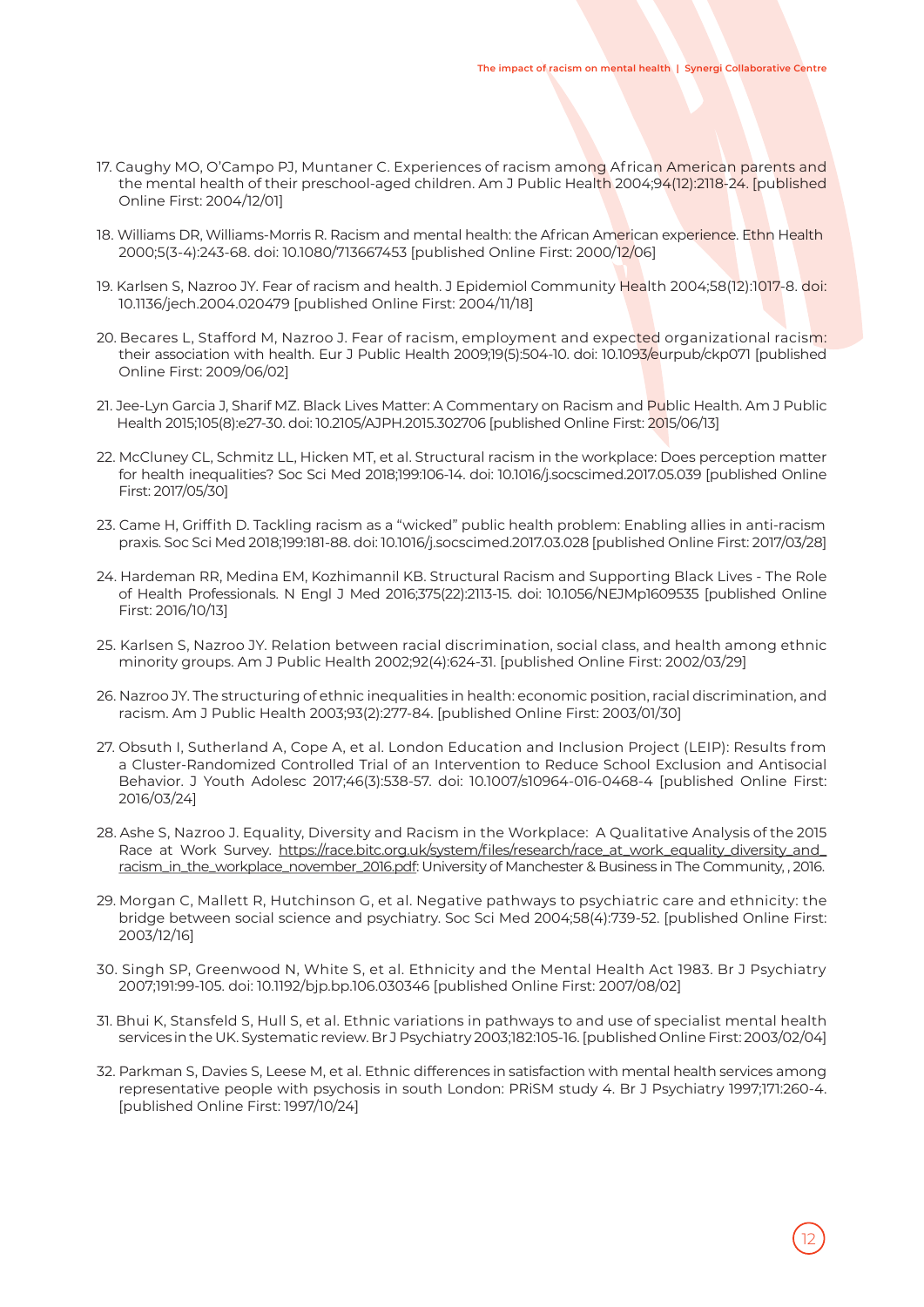- 33. Cole E, Leavey G, King M, et al. Pathways to care for patients with a first episode of psychosis. A comparison of ethnic groups. Br J Psychiatry 1995;167(6):770-6. [published Online First: 1995/12/01]
- 34. McGilloway A, Hall RE, Lee T, et al. A systematic review of personality disorder, race and ethnicity: prevalence, aetiology and treatment. BMC Psychiatry 2010;10:33. doi: 10.1186/1471-244X-10-33 [published Online First: 2010/05/13]
- 35. Bhui K, Ullrich S, Coid JW. Which pathways to psychiatric care lead to earlier treatment and a shorter duration of first-episode psychosis? BMC Psychiatry 2014;14:72. doi: 10.1186/1471-244X-14-72 [published Online First: 2014/03/14]
- 36. Bhui K, Ullrich S, Kallis C, et al. Criminal justice pathways to psychiatric care for psychosis. Br J Psychiatry 2015;207(6):523-9. doi: 10.1192/bjp.bp.114.153882 [published Online First: 2015/08/22]
- 37. Banerjee S, O'Neill-Byrne K, Exworthy T, et al. The Belmarsh Scheme. A prospective study of the transfer of mentally disordered remand prisoners from prison to psychiatric units. Br J Psychiatry 1995;166(6):802-5. [published Online First: 1995/06/01]
- 38. Bhui K, Brown P, Hardie T, et al. African-Caribbean men remanded to Brixton Prison. Psychiatric and forensic characteristics and outcome of final court appearance. Br J Psychiatry 1998;172:337-44. [published Online First: 1998/08/26]
- 39. Karlsen S, Nazroo JY, McKenzie K, et al. Racism, psychosis and common mental disorder among ethnic minority groups in England. Psychol Med 2005;35(12):1795-803. doi: 10.1017/S0033291705005830 [published Online First: 2005/10/01]
- 40. Poussaint AF. Racism and psychiatry. Int J Psychiatry 1969;8(6):942-4. [published Online First: 1969/12/01]
- 41. Lewis G, David A. Racism and psychiatry. Br J Psychiatry 1991;158:432-3. [published Online First: 1991/03/01]
- 42. Sashidharan SP, Francis E. Racism in psychiatry necessitates reappraisal of general procedures and Eurocentric theories. BMJ 1999;319(7204):254. [published Online First: 1999/07/23]
- 43. Anderson KK, Flora N, Archie S, et al. A meta-analysis of ethnic differences in pathways to care at the first episode of psychosis. Acta Psychiatr Scand 2014;130(4):257-68. doi: 10.1111/acps.12254 [published Online First: 2014/03/04]
- 44. Bhui K, Bhugra D, Goldberg D, et al. Cultural influences on the prevalence of common mental disorder, general practitioners' assessments and help-seeking among Punjabi and English people visiting their general practitioner. Psychol Med 2001;31(5):815-25. [published Online First: 2001/07/19]
- 45. Hancock C. It is time institutional racism, chaotic inner city mental health services and child cruelty were all brought out into the open. Nurs Stand 1999;13(30):26. [published Online First: 1999/07/27]
- 46. Morales A. Institutional racism in mental health and criminal justice. Soc Casework 1978;59(7):387-95. [published Online First: 1978/06/11]
- 47. Brief AP, Dietz J, Cohen RR, et al. Just Doing Business: Modern Racism and Obedience to Authority as Explanations for Employment Discrimination. Organ Behav Hum Decis Process 2000;81(1):72-97. doi: 10.1006/obhd.1999.2867 [published Online First: 2000/01/13]